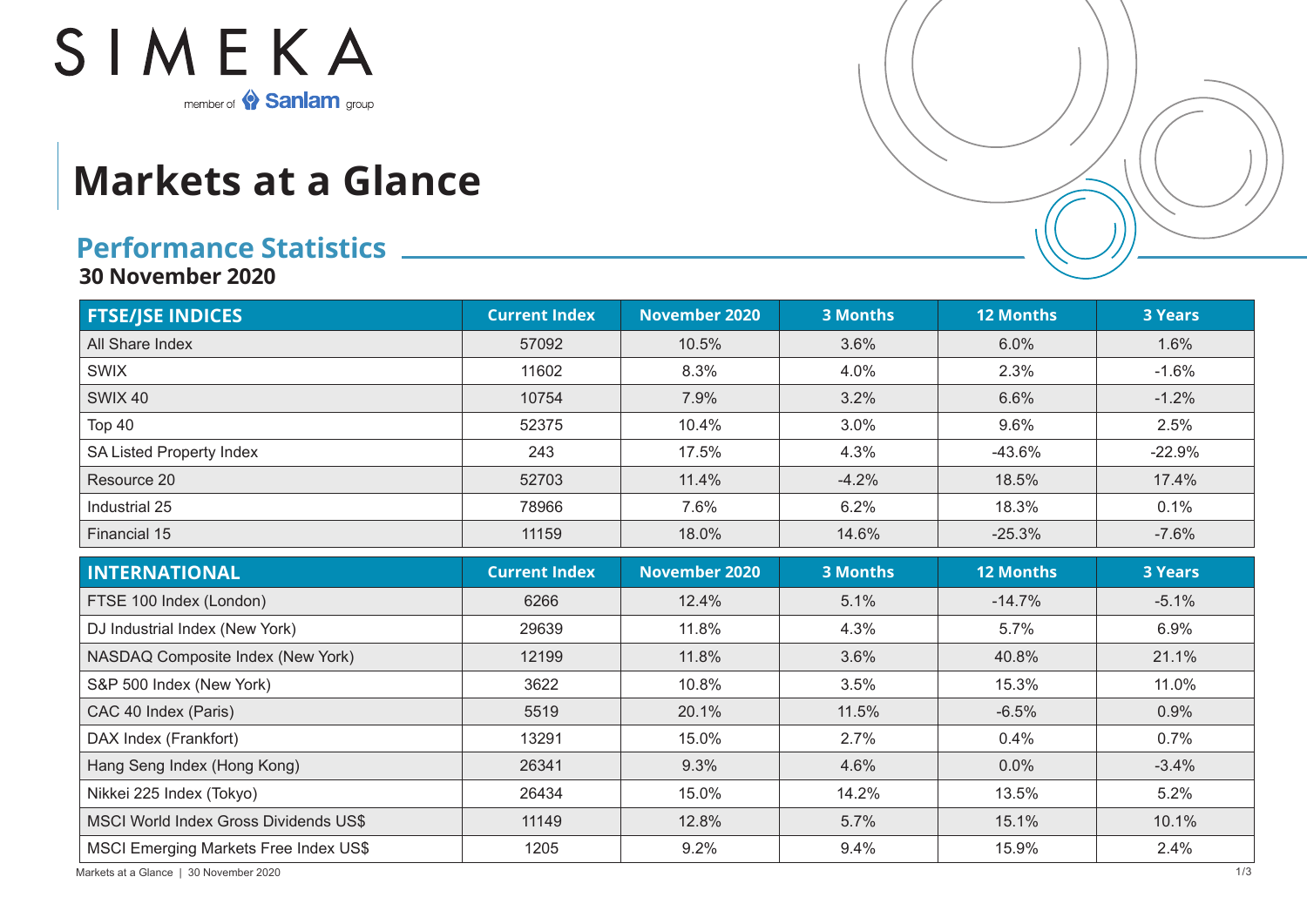| <b>FIXED INTEREST</b> | November 2020 | 3 Months | <b>12 Months</b> | <b>3 Years</b> |
|-----------------------|---------------|----------|------------------|----------------|
| <b>ALBI</b>           | 3.3%          | 4.1%     | 8.0%             | 10.0%          |
| <b>STeFI</b>          | 0.3%          | 1.0%     | 5.7%             | 6.7%           |
|                       |               |          |                  |                |
| <b>INFLATION</b>      | November 2020 | 3 Months | <b>12 Months</b> | <b>3 Years</b> |
| <b>CPI</b>            | 0.3%          | 0.6%     | 3.3%             | 4.0%           |

Note: Inflation figures have a one month lag period.

| <b>EXCHANGE RATES</b>    | <b>30 November 2020</b> | <b>31 October 2020</b> | <b>31 August 2020</b> | <b>30 November 2019</b> | 30 November 2017        |
|--------------------------|-------------------------|------------------------|-----------------------|-------------------------|-------------------------|
| ZAR/US\$                 | R <sub>15.47</sub>      | R <sub>16.24</sub>     | R <sub>16.94</sub>    | R14.65                  | R <sub>13.66</sub>      |
| ZAR/EUR                  | R <sub>18.45</sub>      | R <sub>18.90</sub>     | R20.22                | R <sub>16.14</sub>      | R <sub>16.18</sub>      |
| ZAR/GBP                  | R20.60                  | R21.05                 | R22.64                | R <sub>18.93</sub>      | R <sub>18.56</sub>      |
| <b>COMMODITIES</b>       | <b>30 November 2020</b> | <b>31 October 2020</b> | <b>31 August 2020</b> | <b>30 November 2019</b> | <b>30 November 2017</b> |
| Gold US\$/oz             | \$1,762.55              | \$1,881.85             | \$1,957.35            | \$1,460.15              | \$1,280.20              |
| Platinum US\$/oz         | \$979.00                | \$852.00               | \$930.00              | \$894.00                | \$940.00                |
| Oil (Brent) US\$/barrel  | \$47.88                 | \$37.94                | \$45.28               | \$62.48                 | \$62.63                 |
| <b>INTEREST RATES</b>    | <b>30 November 2020</b> | <b>31 October 2020</b> | <b>31 August 2020</b> | <b>30 November 2019</b> | 30 November 2017        |
| SA REPO RATE             | 3.50%                   | 3.50%                  | 3.50%                 | 6.50%                   | 6.75%                   |
| <b>ECB INTEREST RATE</b> | $0.00\%$                | $0.00\%$               | $0.00\%$              | $0.00\%$                | $0.00\%$                |
| <b>US FEDERAL RATE</b>   | 0.25%                   | 0.25%                  | 0.25%                 | 1.75%                   | 1.25%                   |

Note: Information stated as at the date indicated.